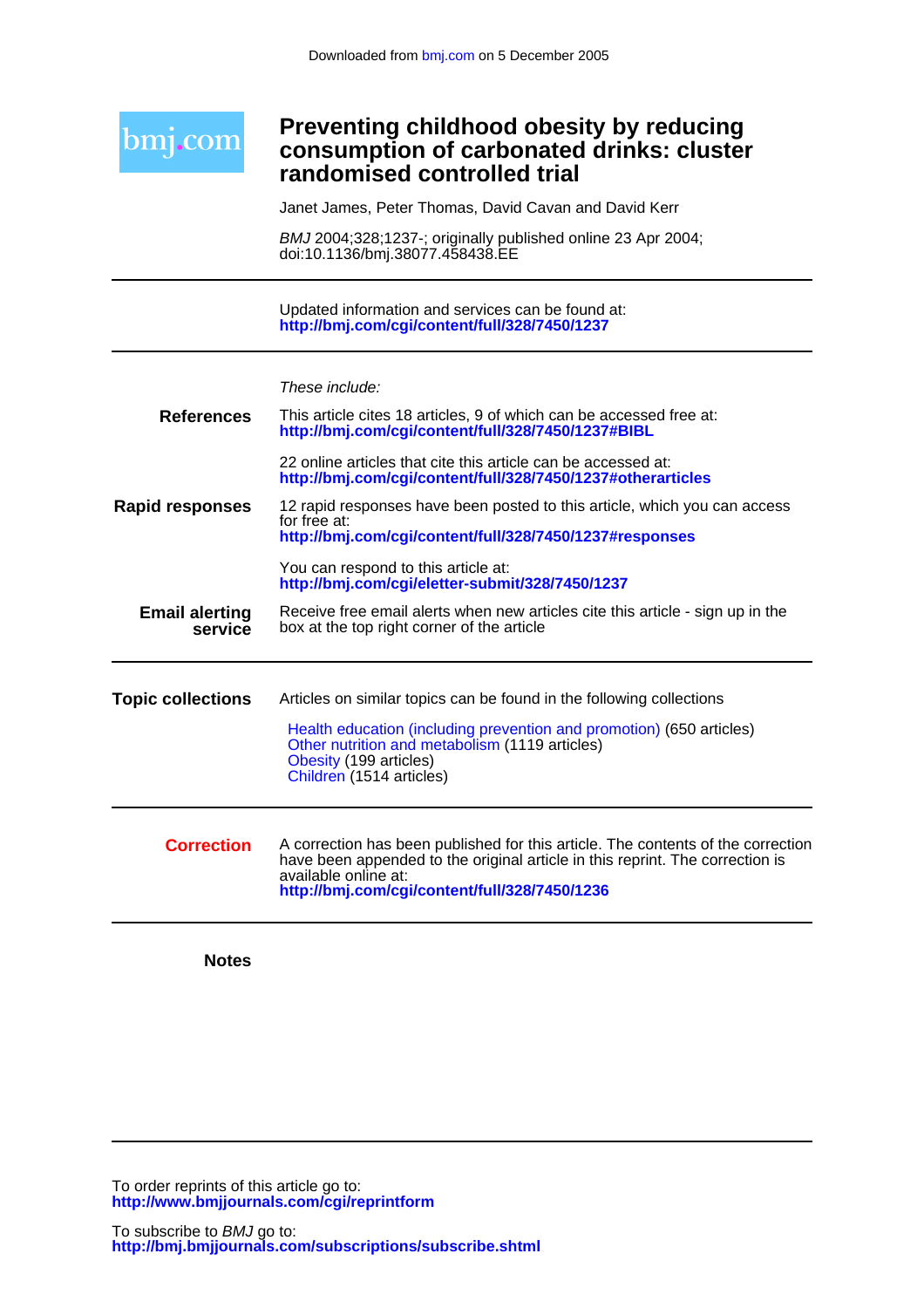# Primary care

# **Preventing childhood obesity by reducing consumption of carbonated drinks: cluster randomised controlled trial**

Janet James, Peter Thomas, David Cavan, David Kerr

#### **Abstract**

**Objective** To determine if a school based educational programme aimed at reducing consumption of carbonated drinks can prevent excessive weight gain in children.

**Design** Cluster randomised controlled trial. **Setting** Six primary schools in south west England. **Participants** 644 children aged 7-11 years. **Intervention** Focused educational programme on nutrition over one school year.

**Main outcome measures** Drink consumption and number of overweight and obese children. **Results** Consumption of carbonated drinks over three days decreased by 0.6 glasses (average glass size 250 ml) in the intervention group but increased by 0.2 glasses in the control group (mean difference 0.7, 95% confidence interval 0.1 to 1.3). At 12 months the percentage of overweight and obese children increased in the control group by 7.6%, compared with a decrease in the intervention group of 0.2% (mean difference 7.7%, 2.2% to 13.1%). **Conclusion** A targeted, school based education programme produced a modest reduction in the number of carbonated drinks consumed, which was associated with a reduction in the number of overweight and obese children.

#### **Introduction**

One factor contributing to obesity in children seems to be the consumption of carbonated drinks sweetened with sugar.<sup>1</sup> These have a high glycaemic index and are energy dense. In the United Kingdom more than 70% of adolescents regularly consume carbonated drinks.<sup>2</sup>

Although school or family based programmes that promote physical activity, modification of dietary intake, and reduction of sedentary behaviours may help reduce obesity in children, few have been effective.3 The United Kingdom based active programme prompting lifestyle in schools (APPLES) reported the effects of multiple interventions on obesity in children, but there is a paucity of studies on single factors considered to be important.<sup>4</sup> We aimed to determine if a school based educational programme for reducing the consumption of carbonated drinks could prevent excessive weight gain in children.

## **Participants and methods**

The Christchurch obesity prevention project in schools (CHOPPS) took place between August 2001 and October 2002 over one school year. The project was based in six junior schools with children aged 7 to 11 years.

#### **Outcome measures**

We took anthropometric measurements at intervals of six months. Height was measured by one investigator (JJ) to the nearest 0.1 cm, weight was measured to the nearest 0.1 kg, and waist circumference was measured according to published centile charts.<sup>5</sup> We converted body mass index (weight (kg)/(height (m)<sup>2</sup>)) to standard deviation scores (or z scores) and to centile values using the British 1990 growth reference disc.<sup>6</sup>

The children completed diaries at baseline and at the end of the trial on drinks consumed over three days (average glass size 250 ml). Collecting data in this way has been shown to provide comprehensive results.<sup>7</sup>

#### **Intervention and statistical methods**

One investigator (JJ) delivered the programme. The main objective was to discourage the consumption of "fizzy" drinks with positive affirmation of a balanced healthy diet. The children were told that by decreasing sugar intake they would improve their overall health and that by reducing the consumption of diet carbonated drinks they would benefit dental health. A one hour session was assigned for each class each term. Teachers helped in the sessions and reiterated the message in lessons. Sessions focused on the balance of good health and promotion of drinking water and comprised a music competition, presentations of art, and a quiz. The children tasted fruit to learn about the sweetness of natural products, and each class was given a tooth immersed in a sweetened carbonated cola to assess its effect on dentition. The children were also encouraged to access the project's website (www.b-dec.com).

Clusters were randomised according to a random number table, with blinding to schools or classes. Based on data from a pilot study conducted in the same geographical area, we estimated that we needed an average of 12 children in each class.<sup>8</sup> Data were analysed using SPSS (version 11). We used the independent sample *t* test to establish significance between intervention and



This is the abridged version of an article that was posted on bmj.com on 27 April 2004: http://bmj.com/cgi/doi/10.1136/ bmj.38077.458438.EE

Bournemouth Diabetes and Endocrine Centre, Royal Bournemouth Hospital, Bournemouth BH7 7DW Janet James *diabetes development nurse* David Cavan *consultant physician* David Kerr *consultant physician* Institute of Health and Community **Studies** Bournemouth University and Dorset Research and Development Unit, Poole Hospital, Poole Peter Thomas *professor of health care statistics and epidemiology* Correspondence to: J James janet.james@ rbch-tr.swest.nhs.uk *BMJ* 2004;328:1237–9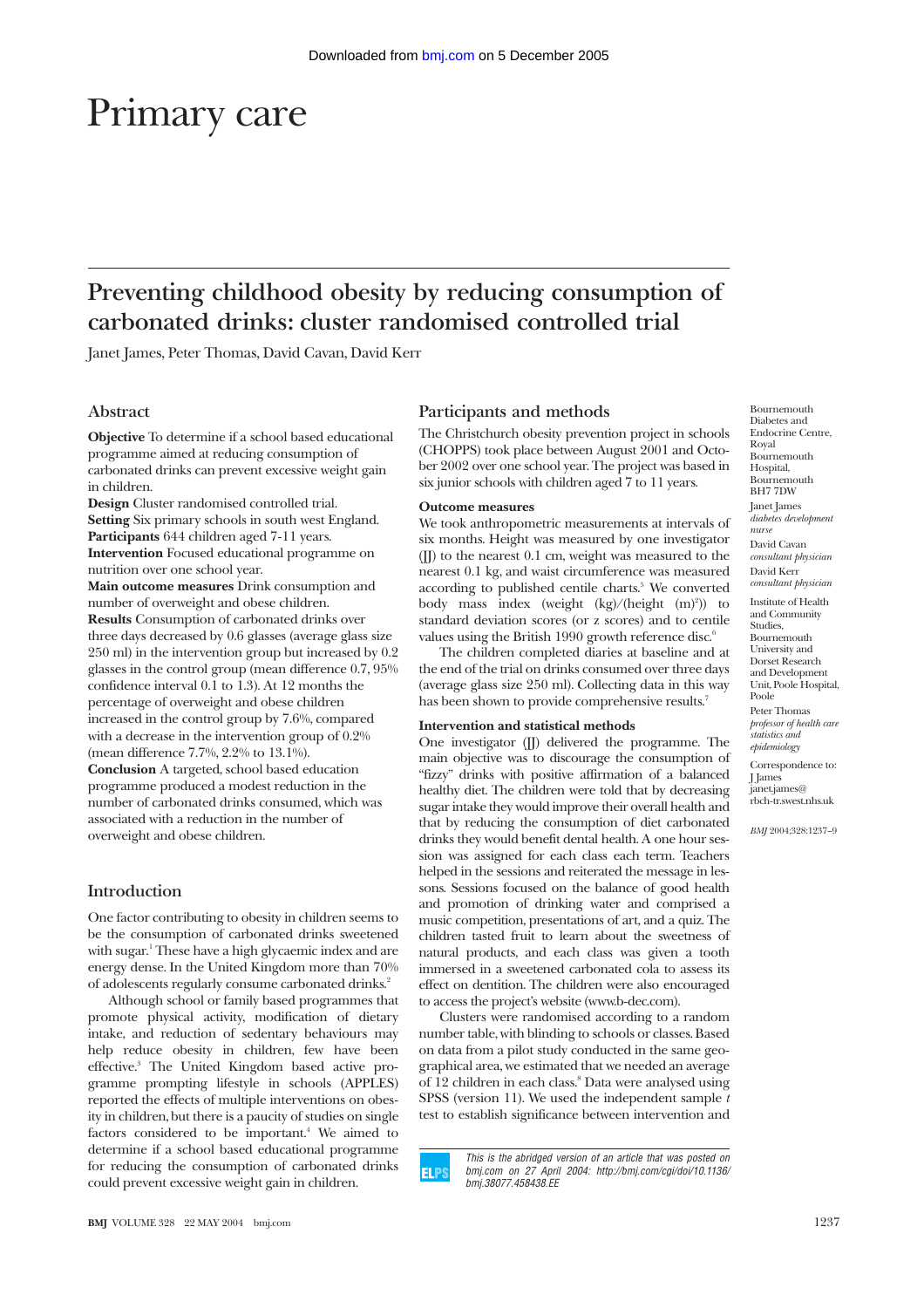

Mean change in proportion of overweight and obese children from baseline to follow up at 12 months according to clusters

control clusters and the paired *t* test to establish the significance of changes within clusters. Intracluster correlation coefficients and 95% confidence intervals were calculated, with adjustment for variable cluster size.<sup>9</sup>

#### **Results**

Each of 29 classes (two of the 31 clusters were excluded because they were mixed age classes) was considered as a cluster. Fifteen were randomised to the intervention group and 14 to the control group (see bmj.com). In total, 644 of 914 (70.5%) parents and children gave written consent. The average age at baseline was 8.7 (SD 0.9) years (range 7.0 to 10.9 years). The groups were similar at baseline for distributions of age, sex, consumption of sweetened carbonated drinks, and percentage of overweight or obese children (see bmj.com).10 Body mass index was measured in 602 (93.5%) children at six months and 574 (89.1%) at 12 months.

After 12 months there was no significant change in the difference in body mass index (mean difference 0.13, − 0.08 to 0.34) or z score (0.04, − 0.04 to 0.12; table 1). At 12 months the mean percentage of overweight and obese children increased in the control clusters by 7.5%, compared with a decrease in the intervention group of 0.2% (mean difference 7.7%, 2.2% to 13.1%; figure).

Body mass indices between those children who returned the diaries and those who did not were similar  $(17.3 \ (2.3) \ v \ 17.5 \ (2.4)$ , respectively, P = 0.3 using the *t* test) Overall, 19.0% of the children were overweight at baseline. Baseline consumption of carbonated drinks was similar in children who did or did not return diaries at 12 months (1.8 *v* 1.9 glasses, − 0.7 to 0.3 glasses)

| <b>Characteristic</b>                            | Control clusters (n=14) | Intervention clusters (n=15) | Mean difference (95% CI)  |  |
|--------------------------------------------------|-------------------------|------------------------------|---------------------------|--|
| Baseline*:                                       |                         |                              |                           |  |
| Mean (SD) body mass index                        | 17.6(0.7)               | 17.4(0.6)                    | $0.0$ (-0.5 to 0.5)       |  |
| Mean (SDS) z score†                              | 0.47(0.2)               | 0.50(0.23)                   | $-0.03$ ( $-0.2$ to 0.13) |  |
| Mean percentage >91st centile (z score >1.34)    | 19.4(8.4)               | 20.3(6.3)                    | $-0.9$ ( $-6.6$ to 4.8)   |  |
| 12 months*:                                      |                         |                              |                           |  |
| Mean (SD) body mass index                        | 18.3(0.8)               | 17.9(0.7)                    | $0.4$ (-0.2 to 1.0)       |  |
| Mean (SDS) z score                               | 0.60(0.19)              | 0.48(0.23)                   | $0.12$ (-0.04 to 0.28)    |  |
| Mean percentage >91st centile ( $z$ score >1.34) | 26.9(12.3)              | 20.1(6.7)                    | 6.8 $(-0.7$ to 14.3)      |  |
| Change over 12 months‡:                          |                         |                              |                           |  |
| Mean (SD) body mass index                        | 0.8(0.3)                | 0.7(0.2)                     | $0.1$ (-0.1 to 0.3)       |  |
| Mean z score                                     | 0.08(0.13)              | 0.04(0.07)                   | $0.04$ (-0.04 to 0.12)    |  |
| Mean percentage >91st centile                    | 7.5(8.0)                | $-0.2(6.3)$                  | 7.7 (2.2 to 13.1)         |  |
|                                                  |                         |                              |                           |  |

\*Based on maximum number of children in each cluster.

†Age and sex specific body mass index converted to standard deviation score using revised 1990 reference standards.

‡Based on children with data at baseline and 12 months.

**Table 2** Changes in consumption of drinks over 12 months in control clusters (n=14) and intervention clusters (n=15).\* Values are means (SDs) unless stated otherwise

| <b>Type of drink</b>             |                 |           | Difference in consumption   |                         |          |  |
|----------------------------------|-----------------|-----------|-----------------------------|-------------------------|----------|--|
|                                  | <b>Baseline</b> | 12 months | Mean change (95% CI)        | (95% CI)                | P value‡ |  |
| Total carbonated drinks:         |                 |           |                             |                         |          |  |
| Control clusters                 | 1.6(0.6)        | 1.8(0.6)  | $0.2$ (-0.2 to 0.5)         | $0.7$ (0.1 to 1.3)      | 0.4      |  |
| Intervention clusters            | 1.9(0.5)        | 1.3(0.6)  | $-0.6$ ( $-1.0$ to $-0.1$ ) |                         | 0.02     |  |
| Carbonated drinks with sugar:    |                 |           |                             |                         |          |  |
| Control clusters                 | 1.1(0.6)        | 1.2(0.5)  | $0.0$ (-0.3 to 0.4)         |                         | 0.9      |  |
| Intervention clusters            | 1.2(0.3)        | 0.9(0.6)  | $-0.3$ ( $-0.6$ to 0.1)     | $0.1$ (-0.4 to 0.5)     | 0.2      |  |
| Diet carbonated drinks:          |                 |           |                             |                         |          |  |
| Control clusters                 | 0.4(0.3)        | 0.6(0.3)  | $0.1 (-0.1, 0.4)$           |                         | 0.3      |  |
| Intervention clusters            | 0.7(0.3)        | 0.4(0.2)  | $-0.3$ ( $-0.6$ to $-0.1$ ) | $0.6$ (0.2 to 1.1)      | 0.7      |  |
| Carbonated drinks with caffeine: |                 |           |                             |                         |          |  |
| Control clusters                 | 0.7(0.4)        | 0.6(0.5)  | $-0.1$ ( $-0.3$ to 0.1)     |                         | 0.4      |  |
| Intervention clusters            | 0.8(0.3)        | 0.6(0.3)  | $-0.2$ ( $-0.4$ to 0.1)     | $-0.0$ ( $-0.4$ to 0.3) | 0.2      |  |
| Water:                           |                 |           |                             |                         |          |  |
| Control clusters                 | 2.9(0.3)        | 5.1(2.0)  | $2.2$ (0.9 to 3.5)          |                         | 0.003    |  |
| Intervention clusters            | 3.1(1.1)        | 4.3(2.0)  | $1.1$ (0.2 to 2)            | $0.3$ (-1.3 to 1.9)     | 0.02     |  |

Cluster sizes are based on maximum number of children within each cluster.

\*Units are number of glasses over three days (cluster is unit of analysis). All available data have been used in analysis.

†Based on children with data at baseline and 12 months.

‡Two tailed test.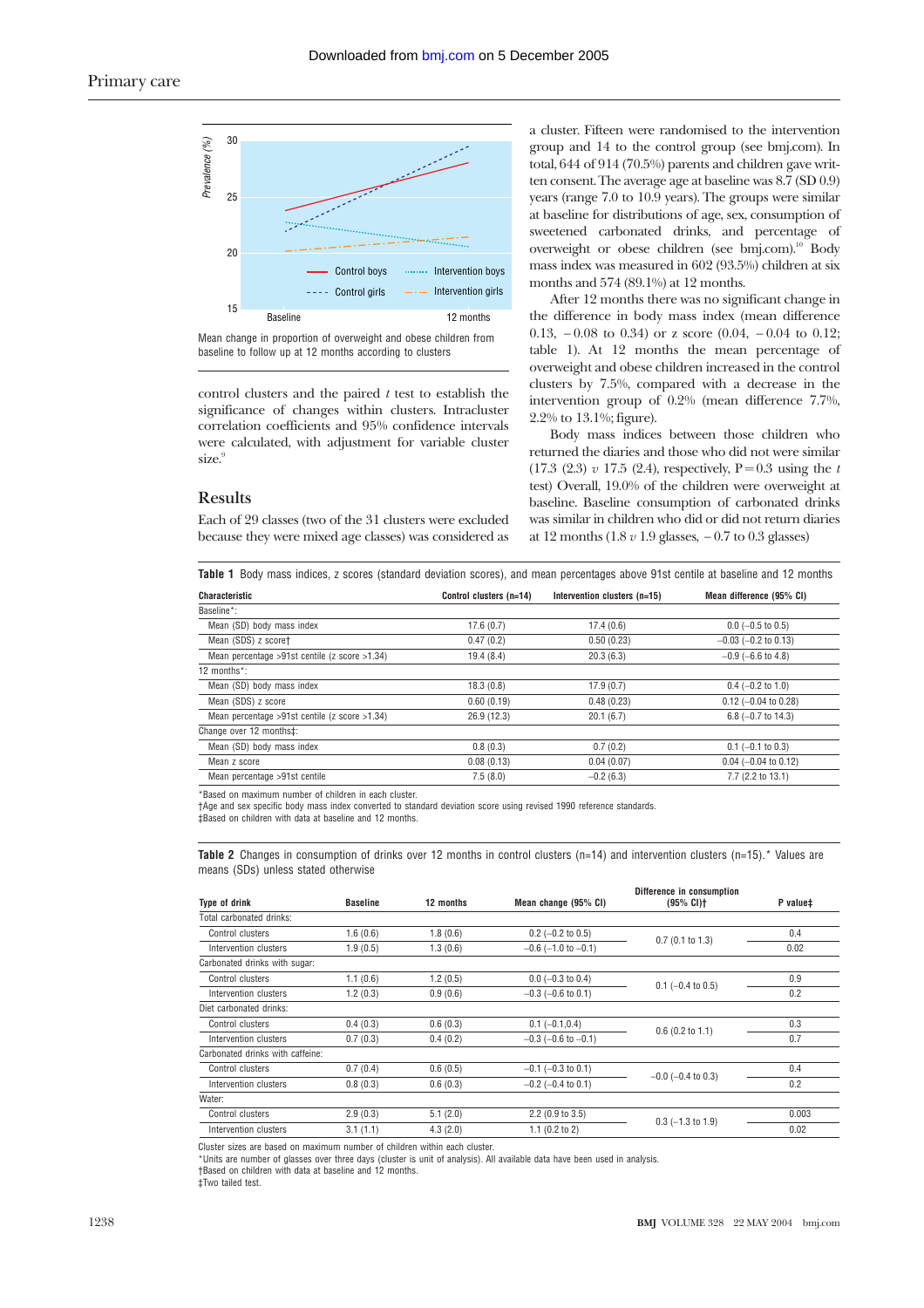The intracluster correlation for consumption of carbonated drinks was  $-0.009$  ( $-0.03$  to 0.05), suggesting independence between members of each cluster (table  $2$ ).<sup>5</sup> At 12 months, consumption was less in the intervention group than in the control group (mean difference 0.7, 0.1 to 1.3). Water intake increased in both groups, but there was no difference between intervention and control clusters.

#### **Discussion**

A school based educational programme aimed at reducing the consumption of carbonated drinks to prevent excessive weight gain in children aged 7-11 was effective. Our findings are important, especially as a recent Cochrane review has highlighted the lack of good quality evidence on the effectiveness of interventions in this area on which to base national strategies or to inform clinical practice.<sup>7</sup>

At the end of our 12 month study both the intervention group and the control group showed a significant increase in consumption of water, related to promotion of water in local schools. In accordance with local dental guidelines, the intervention children were encouraged not to drink carbonated drinks but to switch to water or to fruit juice diluted 1:3 with water.

#### **Limitations of study**

Some limitations to our study may have occurred due to contamination, as randomisation was by classes and not schools; transfer of knowledge may have taken place outside the classroom, although this would have been minimised by the cluster randomisation design.<sup>11</sup> We had two fewer clusters than anticipated owing to mixed year groups. The low return rate of drink diaries at baseline and completion may have resulted in a response bias; however, the proportion of children who were overweight was similar in those who did or did not return the diaries. A further limitation was the use of the diaries over only three days. The validity of self collected dietary data can be questioned because there is a tendency for under-reporting of energy intake, particularly in those who are overweight or obese.<sup>7</sup>

Most studies on obesity prevention in children have been multifaceted.<sup>12</sup> However, only one school based US study has shown benefit for reducing obesity rates.13 A similar intensive and multifaceted approach was used in the UK based active programme prompting lifestyle in schools study.<sup>4</sup> In that study, children's consumption of vegetables increased but the prevalence of obesity did not change. Our intervention was simple, involved no teacher training, and could be easily implemented by a health educator working in several schools.

Small changes in energy intake and output seem to have a major impact on the risk of obesity. Reducing daily intake by a nominal amount of energy or by increasing energy output (the "energy gap") may help to prevent weight gain.<sup>14</sup>

Recently the World Health Organization recommended that free sugars should account for no more than 10% of daily energy intake.<sup>15</sup> This has not been universally accepted, particularly from within the food industry.16 Reducing easy access to energy dense foods may help to limit the opportunities for overeating.<sup>17</sup> Although our targeted approach was modestly beneficial, other external influences on children's eating hab-

#### **What is already known on this topic**

Obesity in children is a major public health problem

Although the cause is multifactorial it has been linked to the consumption of drinks sweetened with sugar

Previous school based interventions have been relatively ineffective in preventing obesity

#### **What this study adds**

A school based education programme to discourage children from drinking carbonated drinks reduced the number of overweight or obese children in a school year

Schools can have an important role in preventing obesity in children

its and leisure activities need to be debated widely in society.

We thank the headmasters, teachers, parents, and children at the participating schools, William Askew for writing and producing Ditch the Fizz, Julia Knott for help with data entry, Ruth Angel for discussion and advice, and the staff of the Bournemouth Diabetes and Endocrine Centre for help with anthropometric measurements.

#### Contributors: See bmj.com

Funding: This project was funded from unrestricted educational grants from GlaxoSmithKline, Aventis, and Pfizer and from internal resources within Bournemouth Diabetes and Endocrine Centre. The external funding bodies had no input into protocol development, data collection, or analyses or interpretation. JJ received a research scholarship from the Florence Nightingale Foundation.

Competing interests: DK and DC each had a child attending one of the schools involved in the Christchurch obesity prevention project in schools.

Ethical approval: This study was approved by the East Dorset research and ethics committee.

- 1 Ludwig DS, Peterson KE, Gortmaker SL. Relation between consumption of sugar-sweetened drinks and childhood obesity: a prospective, observa-
- tional analysis. *Lancet* 2001;357:505-8. 2 Gregory J, Lowe S. *National diet and nutrition survey: young people aged 4 to 18 years*. London: Stationery Office, 2000. 3 Atkinson RL, Nitzke SA. School based programmes on obesity. *BMJ*
- 2001;323:1018-9. 4 Sahota P, Rudolf MC, Dixey R, Hill AJ, Barth JH, Cade J. Evaluation of
- implementation and effect of primary school based intervention to reduce risk factors for obesity. *BMJ* 2001;323:1027-9.
- 5 Child Growth Foundation. *Boys/girls waist circumference centile charts*. Har-
- low: Harlow Printing, 2002.<br>6 Cole TJ. The LMS method for constructing normalized growth<br>standards. *Eur J Clin Nutr* 1990;44:45-60.
- 7 Campbell K, Waters E, O'Meara S, Summerbell C. Interventions for pre-venting obesity in children. *Cochrane Database Syst Rev*  $\frac{1}{2001};\frac{1}{2001};\frac{1}{2001};\frac{1}{2001};\frac{1}{2001};\frac{1}{2001};\frac{1}{2001};\frac{1}{2001};\frac{1}{2001};\frac{1}{2001};\frac{1}{2001};\frac{1}{2001};\frac{1}{2001};\frac{1}{2001};\frac{1}{2001};\frac{1}{2001};\frac{1}{2001};\frac{1}{2001};\frac{1}{2001};\frac{1}{2001};\frac{1}{2001};\frac{1}{2001};$
- James J, Thomas P, Kerr D. Childhood obesity: a big problem for small people. *Diabetes Primary Care* 2002;4(3):75-9. 9 Ukoumunne OC. A comparison of confidence interval methods for the
- intraclass correlation coefficient in cluster randomised trials. *Stat Med* 2002;21:3757-74.
- 10 Cole TJ, Freeman JV, Preece MA. Body mass index reference curves for the UK, 1990. *Arch Dis Child* 1995;73:25-9.
- 11 Torgerson DJ. Contamination in trials: is cluster randomisation the answer? *BMJ* 2001;322:355-7.
- 
- 12 NHS Centre for Reviews and Dissemination. Effective health care. The prevention and treatment of child<br>hood obesity. 2002;7(6). Governaker SL, Peterson K, Wiecha J, Sobol AM, Sujata D, Fox MK, et al.<br>Reducing obesity v
- 15 Diet, nutrition and the prevention of chronic diseases. *World Health Organ*
- *Tech Rep Ser* 2003;916.
- 16 Kapp C. Brundtland meets food and drink leaders but declines Coke cocktail. *Lancet* 2003;361:1707. 17 Hill JO, Peters JC. Environmental contributions to the obesity epidemic. *Science* 1998;280:1371-4.
- *(Accepted 9 March 2004)*
- doi 10.1136/bmj.38077.458438.EE